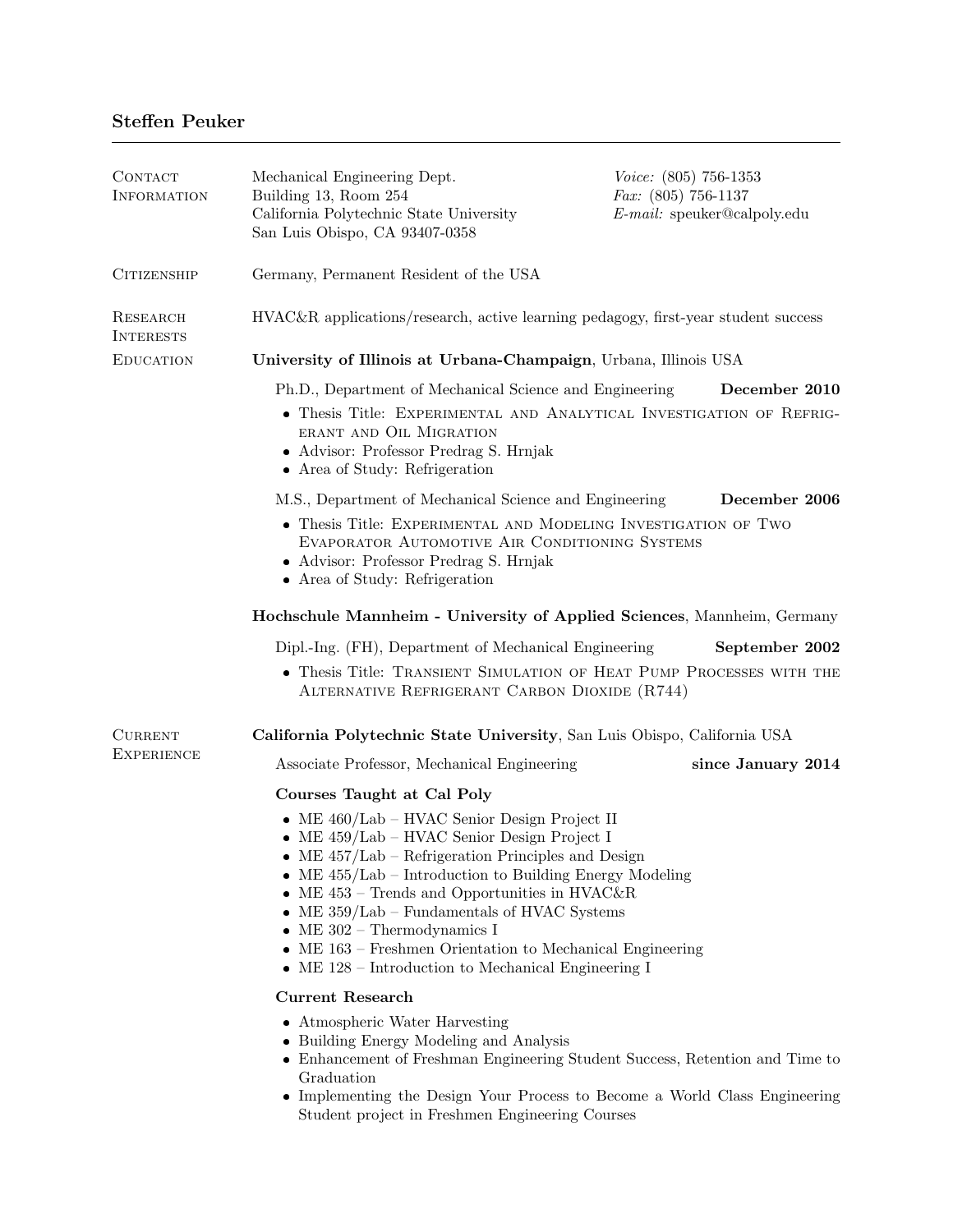|                        | <b>Service</b>                                                                                                                                                                                                                                                                                                                                                                                                                                                                              |                                                                                                                                                                                                                                                                                                                                                                                                                                                                  |  |
|------------------------|---------------------------------------------------------------------------------------------------------------------------------------------------------------------------------------------------------------------------------------------------------------------------------------------------------------------------------------------------------------------------------------------------------------------------------------------------------------------------------------------|------------------------------------------------------------------------------------------------------------------------------------------------------------------------------------------------------------------------------------------------------------------------------------------------------------------------------------------------------------------------------------------------------------------------------------------------------------------|--|
|                        | • HVAC&R Director, since $2018$<br>2016                                                                                                                                                                                                                                                                                                                                                                                                                                                     | • Member, Cal Poly's Re-Imagining the First Year of College Initiative Team, since                                                                                                                                                                                                                                                                                                                                                                               |  |
|                        | ulty Association, 2014-2018                                                                                                                                                                                                                                                                                                                                                                                                                                                                 | • Member-At-Large, Executive Committee – SLO Chapter of the California Fac-                                                                                                                                                                                                                                                                                                                                                                                      |  |
|                        | • Mechanical Engineering Department Diversity and Inclusivity Committee, since<br>2018                                                                                                                                                                                                                                                                                                                                                                                                      |                                                                                                                                                                                                                                                                                                                                                                                                                                                                  |  |
|                        | ME453, ME455, ME457, ME459, ME460<br>Cal Poly, since 2017                                                                                                                                                                                                                                                                                                                                                                                                                                   | • Mechanical Engineering Department Curriculum Committee, 2015-2017<br>• Mechanical Engineering Department Chair Selection Committee, 2015-2016<br>• Mechanical Engineering Department HVAC&R Committee, since 2014<br>• Mechanical Engineering Department Course Coordinator for ME163, ME359,<br>• Student Club Advisor – $7x24$ Exchange Student Club at Cal Poly, since 2016<br>• Student Club Co-Advisor - Air Conditioning & Refrigeration Student Club at |  |
| INTERNATIONAL          | Hochschule München, München, Germany                                                                                                                                                                                                                                                                                                                                                                                                                                                        |                                                                                                                                                                                                                                                                                                                                                                                                                                                                  |  |
| EXPERIENCE             | Professor Exchange                                                                                                                                                                                                                                                                                                                                                                                                                                                                          | September 2017 to July 2018                                                                                                                                                                                                                                                                                                                                                                                                                                      |  |
|                        | Courses Taught at Hochschule München                                                                                                                                                                                                                                                                                                                                                                                                                                                        |                                                                                                                                                                                                                                                                                                                                                                                                                                                                  |  |
|                        | • F 2050 Thermodynamik und Wärmeübertragung I<br>• L 2050 Thermodynamik und Wärmeübertragung I                                                                                                                                                                                                                                                                                                                                                                                              |                                                                                                                                                                                                                                                                                                                                                                                                                                                                  |  |
| PREVIOUS<br>EXPERIENCE | University of Alaska Anchorage, Anchorage, Alaska USA                                                                                                                                                                                                                                                                                                                                                                                                                                       |                                                                                                                                                                                                                                                                                                                                                                                                                                                                  |  |
|                        | Assistant Professor, Mechanical Engineering January 2011 to December 2013                                                                                                                                                                                                                                                                                                                                                                                                                   |                                                                                                                                                                                                                                                                                                                                                                                                                                                                  |  |
|                        | Courses taught                                                                                                                                                                                                                                                                                                                                                                                                                                                                              |                                                                                                                                                                                                                                                                                                                                                                                                                                                                  |  |
|                        | • ENGR A151 Introduction to Engineering<br>• ENGR A161 Engineering Practices II<br>• ME A414 Thermal System Design<br>• ME A414L Thermal System Design Laboratory<br>• ME A455/655 HVAC Systems Optimization<br>• ME A497 Modular Heat Exchanger Design (Independent Study)                                                                                                                                                                                                                 |                                                                                                                                                                                                                                                                                                                                                                                                                                                                  |  |
|                        |                                                                                                                                                                                                                                                                                                                                                                                                                                                                                             |                                                                                                                                                                                                                                                                                                                                                                                                                                                                  |  |
|                        | Service                                                                                                                                                                                                                                                                                                                                                                                                                                                                                     |                                                                                                                                                                                                                                                                                                                                                                                                                                                                  |  |
|                        | • Director of the Thermal System Design Laboratory<br>• ASHRAE Student Chapter Advisor<br>• Academic Integrity Committee member<br>• Center for Advancing Faculty Excellence (CAFE) Advisory Council member<br>• UAA School of Engineering faculty liaison for Project Lead the Way and the<br>Engineering Academies of the Anchorage School District<br>• School of Engineering Design Competition Ad-hoc Committee<br>$\bullet$ Senior design advisor for five projects related to HVAC&R |                                                                                                                                                                                                                                                                                                                                                                                                                                                                  |  |
|                        | University of Illinois at Urbana-Champaign, Urbana, Illinois USA                                                                                                                                                                                                                                                                                                                                                                                                                            |                                                                                                                                                                                                                                                                                                                                                                                                                                                                  |  |
|                        | Graduate Research Assistant                                                                                                                                                                                                                                                                                                                                                                                                                                                                 | January 2003 to August 2010                                                                                                                                                                                                                                                                                                                                                                                                                                      |  |
|                        | Instructor<br>• Taught the undergraduate thermodynamics course (ME300)                                                                                                                                                                                                                                                                                                                                                                                                                      | Fall 2009, Fall 2010                                                                                                                                                                                                                                                                                                                                                                                                                                             |  |
|                        | Teaching Assistant                                                                                                                                                                                                                                                                                                                                                                                                                                                                          | September 2008 to May 2009                                                                                                                                                                                                                                                                                                                                                                                                                                       |  |
|                        |                                                                                                                                                                                                                                                                                                                                                                                                                                                                                             |                                                                                                                                                                                                                                                                                                                                                                                                                                                                  |  |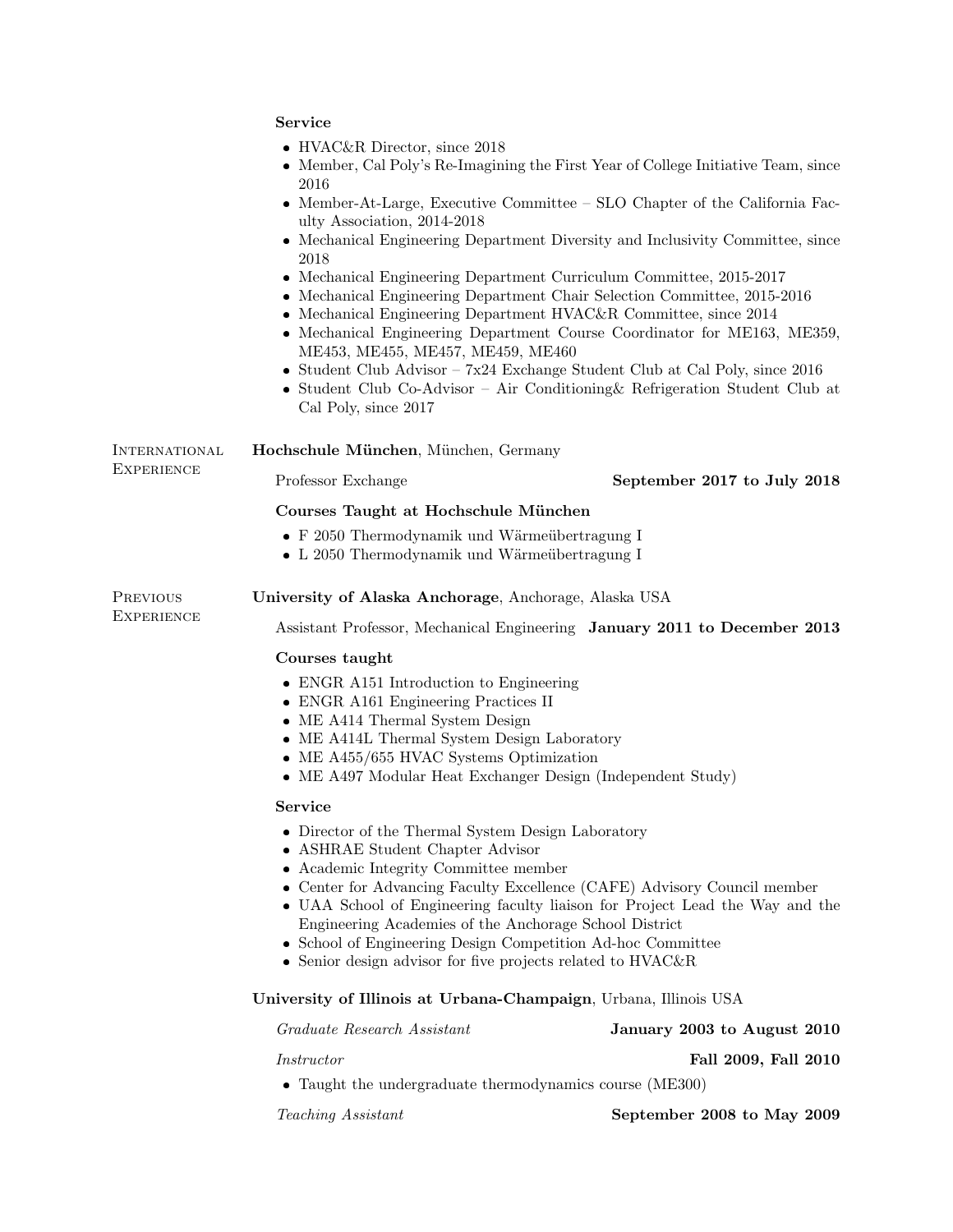- Head teaching assistant for laboratory fluid mechanics class
- Taught and graded fluid mechanics laboratory class

- Invited and mentored several international undergraduate students
- Trained graduate and undergraduate students on scientific research and methodology

# Grader September 2008 to May 2009

Graded homework, midterm and final exams of fluid mechanics course

**RESEARCH** 

# COMPLETED Research completed and published

- Experimental Study of the Influence of Orientation on Water Condensation of a Thermoelectric Cooling Heatsink
- Improving Student Success and Retention Rates in Engineering: A Four-Year Longitudinal Assessment of the DYP Program
- Using Team-based Learning to Ensure Student Accountability and Engagement in Flipped Classrooms
- Achieving High Functioning Teams Using Team Based Learning in Flipped Classrooms
- Implementing Team Based Learning in first-year engineering courses
- Student industry cooperation for the development of thermal system design teaching laboratory equipment
- Incorporating active learning into thermal system design lecture
- Effect of multiple choice testing on student performance in an introductory engineering course
- Cool-down (Start-up) Transients in  $A/C$  Systems
- Experimental and Modeling Investigation of Two Evaporator Systems
- R134a/R744 HMMWV Dual Evaporator System Phase II
- R134a/R744 HMMWV Dual Evaporator System Phase I
- SAE Enhanced R744 Pilot 2002

**DEVELOPMENT** 

### PROFESSIONAL Since January 2014

- Developed and facilitated Cal Poly CTLT Rethinking the Lecture Learning Community with Solina Lindahl, 12 two-hour meetings during AY 2018-2019
- ASHRAE Webinar The Future of Refrigerants: Unitary and VRF Systems, April 18, 2019
- Chancellor's Office Grant Proposal Development Pilot Program, April 9, Fresno, CA, 2019
- CSU Symposium Educating our Golden State Reaching the Next Generation of Californians, March 9, Fresno, CA, 2019
- CSU Supplemental Instruction Symposium, webinar, March 1, 2019
- ASHRAE Winter Conference, Jan 12-16, Atlanta, GA 2019
- ASHRAE Winter Conference, Jan 20-24, Chicago, IL 2018
- Developed and facilitated Cal Poly CTLT Reinventing the Larger Lecture Learning Community with Solina Lindahl, 12 two-hour meetings during AY 2016-2017
- Organized and presented with Raymond B. Landis Chautauqua Short Course Enhancing Student Success through a Model Introduction to Engineering Course at Cal Poly, May 17-19, 2017
- ASHRAE Winter Conference, Jan 28- Feb 1, Las Vegas, 2017
- 19th Annual California State University Teaching and Learning Symposium, October 21-22, 2016, San Jose, CA

# Mentoring 2007 to 2010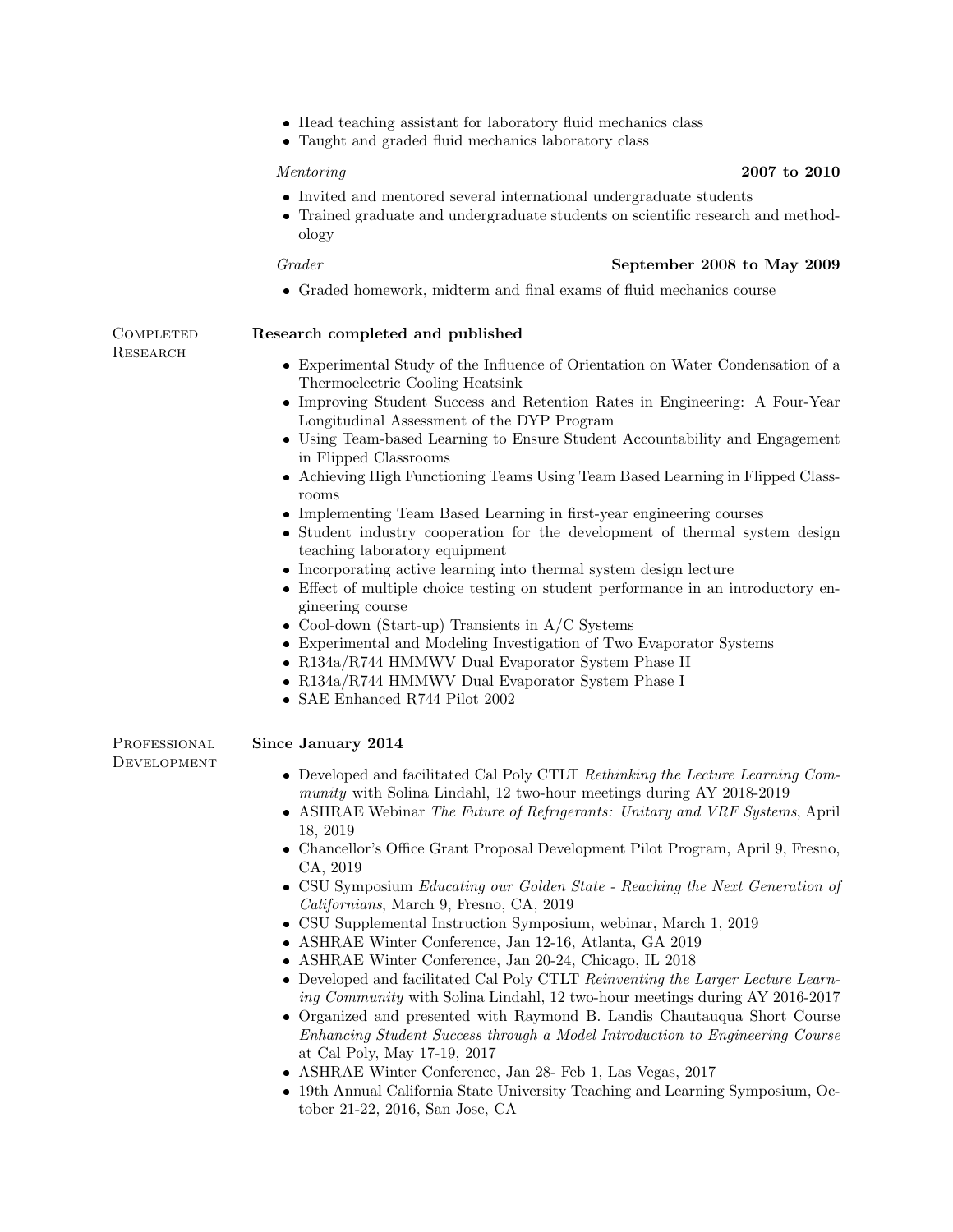- 8th Annual First Year Engineering Experience Conference (FYEE), July 31- August 2, Columbus, OH, 2016
- CSU ITL 2016 Summer Institute, July 12-14, Office of the Chancellor, Long Beach, CA, 2016
- CSU Course Redesign with Technology Summer Institute, June 20th, San Diego, CA, 2016
- 123rd Annual ASEE conference in New Orleans, LA, June 26-29, 2016
- Completed 5-635 APOGEE Programming for Efficient Building Operations, San Luis Obispo, CA, May 10-13, 2016
- CSU Course Redesign with Technology Professional Learning Community, 2015- 2016
- Basics of High-Performance Building Design Course, ASHRAE Learning Institute, San Luis Obispo, CA, Oct. 17, 2015
- NZEB-C2: Net Zero Energy Building Conference, Los Angeles, CA, August 8th, 2015
- 7th Annual First Year Engineering Experience Conference (FYEE), August 2-4, Roanoke, VA, 2015
- 122nd Annual ASEE conference in Seattle, WA, June 14-17, 2015
- Completed 5-630 APOGEE PPCL Programming, May 5-8, San Luis Obispo, CA, 2015
- LEED: Green Building Core Concepts and Strategy Course, April 22, 2015
- ASHRAE Winter Conference, Jan. 24-28, Chicago, 2015
- Innovations in Engineering Education initiative, since Jan. 12, 2015
- Consortium to Promote Reflection in Engineering Education (CPREE), since Fall 2014
- Completed 5-625 APOGEE Advanced Operations, August 12-15, San Luis Obispo, CA, 2014
- 6th Annual First Year Engineering Experience Conference (FYEE), August 7-8, College Station, TX, 2014
- Completed 5-615 APOGEE Field Panel and FLN Operations, June 24-27, San Luis Obispo, CA, 2014
- Completed 5-620 APOGEE Workstation Operations, June 3-6, San Luis Obispo, CA, 2014
- ASHRAE's High Performance Buildings Conference, April 7-8, San Francisco, CA, 2014
- 33rd Annual Conference on The First-Year Experience (FYE), San Diego, CA, USA, February 15-18, 2014

#### On Campus seminars/workshops attended at Cal Poly:

- Grants Academy Cohort, Cal Poly, 2015-2016
- CTLT Reinventing the Large Lecture Learning Community, 2015-2016
- Workshop on International Opportunities for Faculty, April 14th, 2015
- Affordable Learning Solutions, CTLT Workshop, March 10, 2015
- CTLT Camp Course Design Workshop, on December 17-18, 2014
- CENG Sustainable Energy and Infrastructure Final Stakeholder Meeting, July 30, 2014
- CENG Sustainable Energy and Infrastructure workshop, May 17, 2014
- PolyPlanner Demos for Faculty/Staff, February 28, 2014

### Before January 2014

- Fifth Annual First Year Engineering Experience Conference (FYEE), Pittsburgh, PA, USA, August 8-9, 2013
- 120th Annual ASEE conference in Atlanta, GA, June 23-26, 2013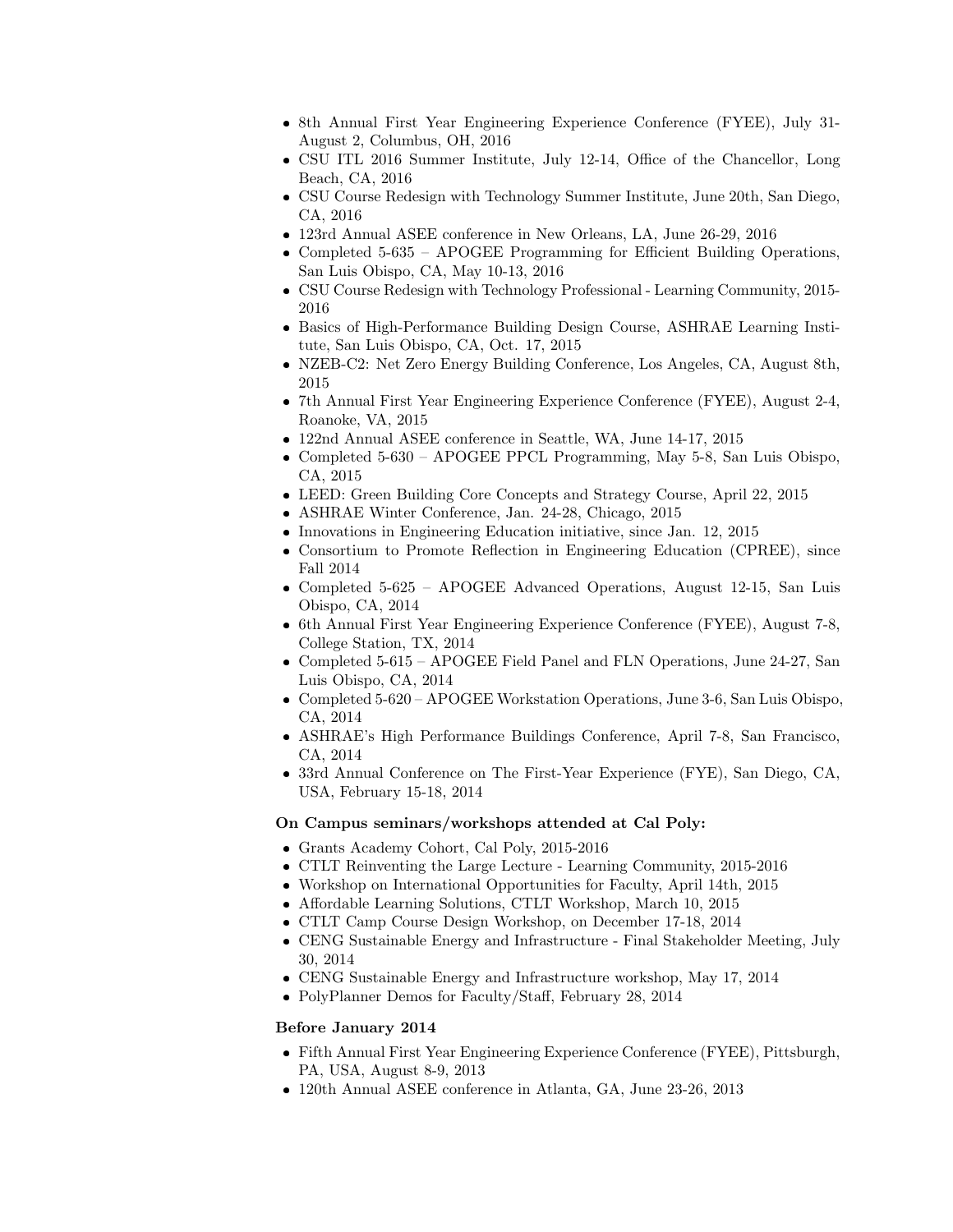| • Building Student Capacity for High Performance Teamwork, workshop at 120th |  |
|------------------------------------------------------------------------------|--|
| Annual ASEE conference in Atlanta, GA, June 23, 2013                         |  |

- Student Conduct Workshop, May 23, 2013
- ASHRAE Webcast, Assessing Building Energy Performance, from Principles to Practice, April18, 2013
- Online RosEvaluation Conference, April 1-2, 2013
- Banner Navigation Training, January 29, 2013
- Banner Basic Student Information and Academic History Training, January 31, 2013
- ASME webinar, Looking for Better Energy Storage: Think Thermal, March 5, 2013
- NAFSA's Webinar: International Student Adjustment: Patterns & Tips for Student Success, July 11, 2012
- Enhancing Student Success Through a Model Introduction to Engineering Course, Raymond B. Landis, held at the California State University, Dominguez Hills, Los Angeles, May 23-25, 2012
- 2012 Tech Summit, Anchorage, AK, GEA PHE Systems Plate Heat Exchanger Seminar and Industrial Turbine Applications, May 8 2012

### INDUSTRY Daimler AG, Stuttgart, Germany

**EXPERIENCE** 

# Research student April 2002 to September 2002

 Analyzed experimental data and improved model for transient simulation of R744 automotive A/C system

### R&D Internship September 2000 to February 2001

 $\bullet$  Built test stand for automotive prototype R744  $A/C$  system; Implemented test stand experiments; Technical report included evaluation of experiments and theoretical views of R744 refrigerant cycle

### Feinmechanik Joos GmbH, Mannheim, Germany

Mechanical Engineering Internship September 1998 to February 1999

 Operated and programmed CNC milling machine; Received training and worked on all standard machine tools

# Energy Consulting Heidelberg GmbH, Heidelberg, Germany

| <i>Mechanical Engineering Internship</i> | May 1997 to September 1997 |  |
|------------------------------------------|----------------------------|--|
|------------------------------------------|----------------------------|--|

#### Assisted project manager in a power plant project

|               | HONORS, AWARDS, CP Connect Grant - Producing Solar Ice in Ghana - \$3,000     | November 2018 |                  |
|---------------|-------------------------------------------------------------------------------|---------------|------------------|
| CERTIFICATES, | ASHRAE Undergraduate Program Equipment Grant - \$3,660                        | February 2018 |                  |
| <b>GRANTS</b> | ASHRAE Faculty Advisor - 1st Place Applied Engineering Challenge January 2018 |               |                  |
|               | Distinguished Speaker - Texas A&M IEEI Distinguished Lecture Series           | April 2017    |                  |
|               | CSU Sustaining Success Grant - \$4,576                                        |               | <b>July 2016</b> |
|               | NAE Frontiers of Engineering Education Symposium Attendee                     | October 2015  |                  |
|               | Learn by Doing Scholar Award - Planned and In-Progress Research               |               | May 2015         |
|               | CSU Promising Practices Course Redesign Grant - \$4,364                       | March 2015    |                  |
|               | ASHRAE Faculty Advisor – 1st Place Applied Engineering Challenge              | January 2015  |                  |
|               | ASHRAE Faculty Advisor - 3rd Place System Selection Challenge                 | January 2015  |                  |
|               | Fall 2014 Service Learning Faculty Fellow                                     | November 2014 |                  |
|               | <b>APOGEE Master Operator</b>                                                 | August 2014   |                  |
|               | ASHRAE E.K. Campbell Award Nominee                                            |               | 2014             |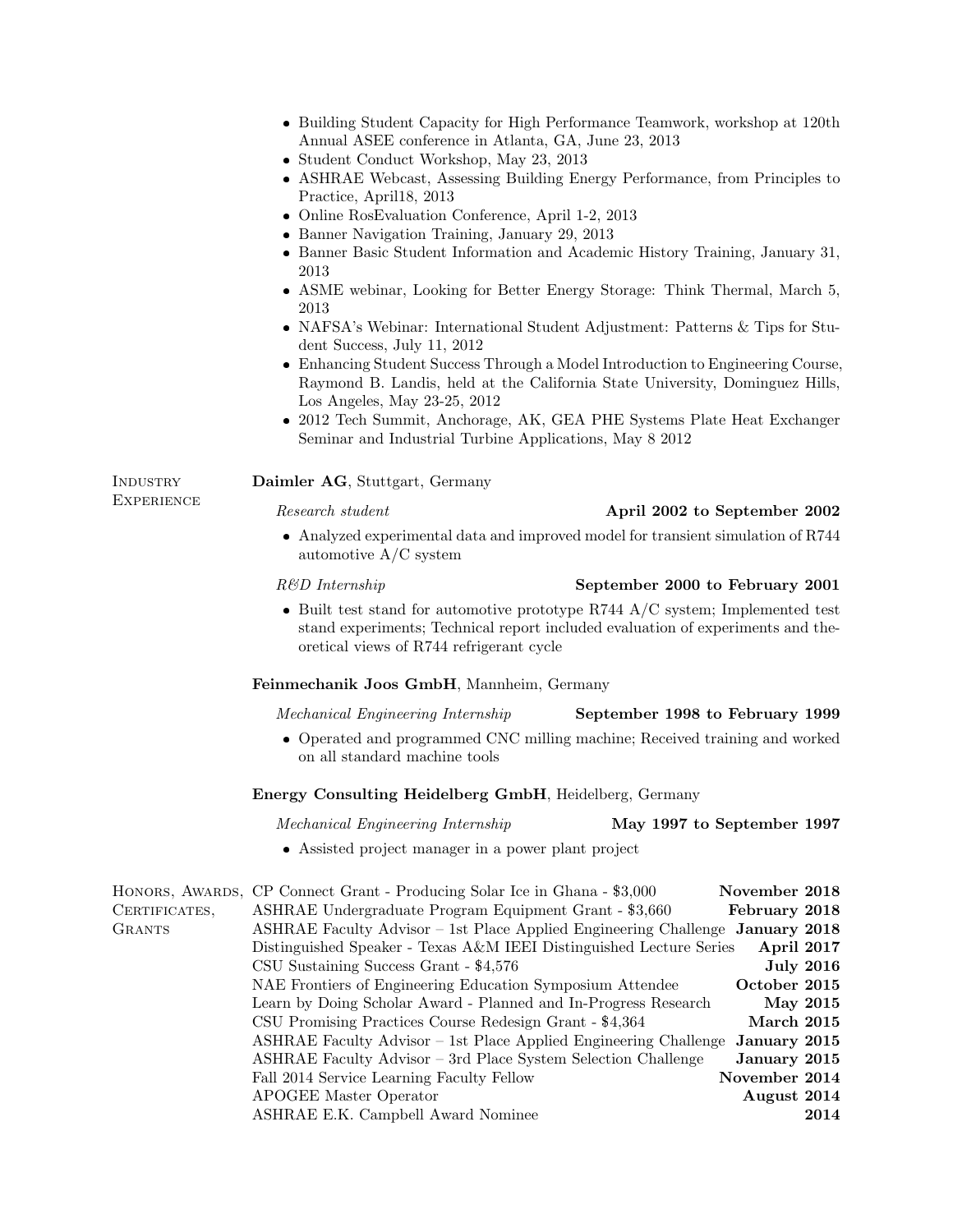|                                    | The James L. Bartlett, Jr. Asst. Prof.                                                                                                                                                                                                                                                                                                                                                                                                                                                                                                                                                                                                                                                                                                                                                                                                                                                                                                                                                                                      | since January 2014         |
|------------------------------------|-----------------------------------------------------------------------------------------------------------------------------------------------------------------------------------------------------------------------------------------------------------------------------------------------------------------------------------------------------------------------------------------------------------------------------------------------------------------------------------------------------------------------------------------------------------------------------------------------------------------------------------------------------------------------------------------------------------------------------------------------------------------------------------------------------------------------------------------------------------------------------------------------------------------------------------------------------------------------------------------------------------------------------|----------------------------|
|                                    | Secretary of ASHRAE Alaska Chapter                                                                                                                                                                                                                                                                                                                                                                                                                                                                                                                                                                                                                                                                                                                                                                                                                                                                                                                                                                                          | July 2013 to December 2013 |
|                                    | <b>UAA Faculty Development Grant</b>                                                                                                                                                                                                                                                                                                                                                                                                                                                                                                                                                                                                                                                                                                                                                                                                                                                                                                                                                                                        | April 2013                 |
|                                    | <b>UNAC Travel Award</b>                                                                                                                                                                                                                                                                                                                                                                                                                                                                                                                                                                                                                                                                                                                                                                                                                                                                                                                                                                                                    | October 2012               |
|                                    | FERPA Training Certificate                                                                                                                                                                                                                                                                                                                                                                                                                                                                                                                                                                                                                                                                                                                                                                                                                                                                                                                                                                                                  | Fall 2011, 2012            |
|                                    | Treasurer of ASHRAE Alaska Chapter                                                                                                                                                                                                                                                                                                                                                                                                                                                                                                                                                                                                                                                                                                                                                                                                                                                                                                                                                                                          | July 2012 to July 2013     |
|                                    | ASHRAE Senior Undergraduate Project Grant                                                                                                                                                                                                                                                                                                                                                                                                                                                                                                                                                                                                                                                                                                                                                                                                                                                                                                                                                                                   | February 2012              |
|                                    | EPA Section 608 Type I Certification                                                                                                                                                                                                                                                                                                                                                                                                                                                                                                                                                                                                                                                                                                                                                                                                                                                                                                                                                                                        | October 2011               |
|                                    | IRB Training Certificate                                                                                                                                                                                                                                                                                                                                                                                                                                                                                                                                                                                                                                                                                                                                                                                                                                                                                                                                                                                                    | September 2011             |
|                                    | Fundamentals of Arctic Engineering Certificate                                                                                                                                                                                                                                                                                                                                                                                                                                                                                                                                                                                                                                                                                                                                                                                                                                                                                                                                                                              | <b>June 2011</b>           |
|                                    | Teacher Scholar Certificate                                                                                                                                                                                                                                                                                                                                                                                                                                                                                                                                                                                                                                                                                                                                                                                                                                                                                                                                                                                                 | April 2010                 |
|                                    | Ranked as excellent instructor by students                                                                                                                                                                                                                                                                                                                                                                                                                                                                                                                                                                                                                                                                                                                                                                                                                                                                                                                                                                                  | Fall 2009, 2010            |
|                                    | Graduate Teacher Certificate                                                                                                                                                                                                                                                                                                                                                                                                                                                                                                                                                                                                                                                                                                                                                                                                                                                                                                                                                                                                | October 2009               |
|                                    | Departmental Teaching Fellowship Award                                                                                                                                                                                                                                                                                                                                                                                                                                                                                                                                                                                                                                                                                                                                                                                                                                                                                                                                                                                      | Fall 2009, 2010            |
|                                    | Outstanding (top $10\%$ ) teaching assistant based on student feedback                                                                                                                                                                                                                                                                                                                                                                                                                                                                                                                                                                                                                                                                                                                                                                                                                                                                                                                                                      | Spring 2009                |
|                                    | SAE Recognition Award - SAE 2009 World Congress                                                                                                                                                                                                                                                                                                                                                                                                                                                                                                                                                                                                                                                                                                                                                                                                                                                                                                                                                                             | April 2009                 |
|                                    | Outstanding (top 10%) teaching assistant based on student feedback                                                                                                                                                                                                                                                                                                                                                                                                                                                                                                                                                                                                                                                                                                                                                                                                                                                                                                                                                          | <b>Fall 2008</b>           |
|                                    | SAE Recognition Award - SAE 2008 World Congress                                                                                                                                                                                                                                                                                                                                                                                                                                                                                                                                                                                                                                                                                                                                                                                                                                                                                                                                                                             | April 2008                 |
|                                    | SAE Recognition Award - VTMS Conference                                                                                                                                                                                                                                                                                                                                                                                                                                                                                                                                                                                                                                                                                                                                                                                                                                                                                                                                                                                     | <b>May 2005</b>            |
|                                    | FY05 Secretary of the Army Environmental Award                                                                                                                                                                                                                                                                                                                                                                                                                                                                                                                                                                                                                                                                                                                                                                                                                                                                                                                                                                              | 2005                       |
|                                    | COMPUTER SKILLS EES, EnergyPlus, DesignBuilder, APOGEE, MatLab-Simulink, Dymola-Modelica, FLU-<br>ENT, ANSYS, PRO-E, AutoCAD, Agilent VEE Pro, LabVIEW, Mathcad, RefWorks,<br>Adobe Acrobat Professional, Adobe Premiere Elements, T <sub>F</sub> X, L <sup>T</sup> F <sub>K</sub> , BIBT <sub>F</sub> X                                                                                                                                                                                                                                                                                                                                                                                                                                                                                                                                                                                                                                                                                                                    |                            |
|                                    | Microsoft: Excel, Outlook, Powerpoint, Project, Visio, Windows, Word                                                                                                                                                                                                                                                                                                                                                                                                                                                                                                                                                                                                                                                                                                                                                                                                                                                                                                                                                        |                            |
| PROFESSIONAL<br><b>MEMBERSHIPS</b> | American Society for Engineering Education<br>American Society of Heating, Refrigerating and Air-Conditioning Engineers<br>American Society of Mechanical Engineers<br>Society of Automotive Engineers                                                                                                                                                                                                                                                                                                                                                                                                                                                                                                                                                                                                                                                                                                                                                                                                                      |                            |
| <b>REVIEWER</b>                    | <b>Editorial Review Board Member</b><br>$\bullet\,$ Journal of The First-Year Experience and Students in Transition<br>Journal and Conference Proceedings<br>• Applied Thermal Engineering<br>• ASHRAE HVAC&R Research<br>• ASEE 2019 Annual Conference - The First-Year Programs Division<br>• ASEE 2017 Annual Conference - The First-Year Programs Division<br>• ASEE 2016 Annual Conference - The First-Year Programs Division<br>• Eight Annual First Year Engineering Experience (FYEE) Conference 2016<br>• ASEE 2015 Annual Conference - The First-Year Programs Division<br>• Sixth Annual First Year Engineering Experience (FYEE) Conference 2014<br>• ASEE 2014 Annual Conference - The First-Year Programs Division<br>• Fifth Annual First Year Engineering Experience (FYEE) Conference 2013<br>• ASEE 2013 Annual Conference - Mechanical Engineering Division<br>• ASME 2011 International Mechanical Engineering Congress $\&$ Exposition - Heat<br>Pump, CHP & CCHP Technology<br><b>Program Reviews</b> |                            |
|                                    | • Texas A&M, Cockrell School of Engineering, April 1-2, 2019                                                                                                                                                                                                                                                                                                                                                                                                                                                                                                                                                                                                                                                                                                                                                                                                                                                                                                                                                                |                            |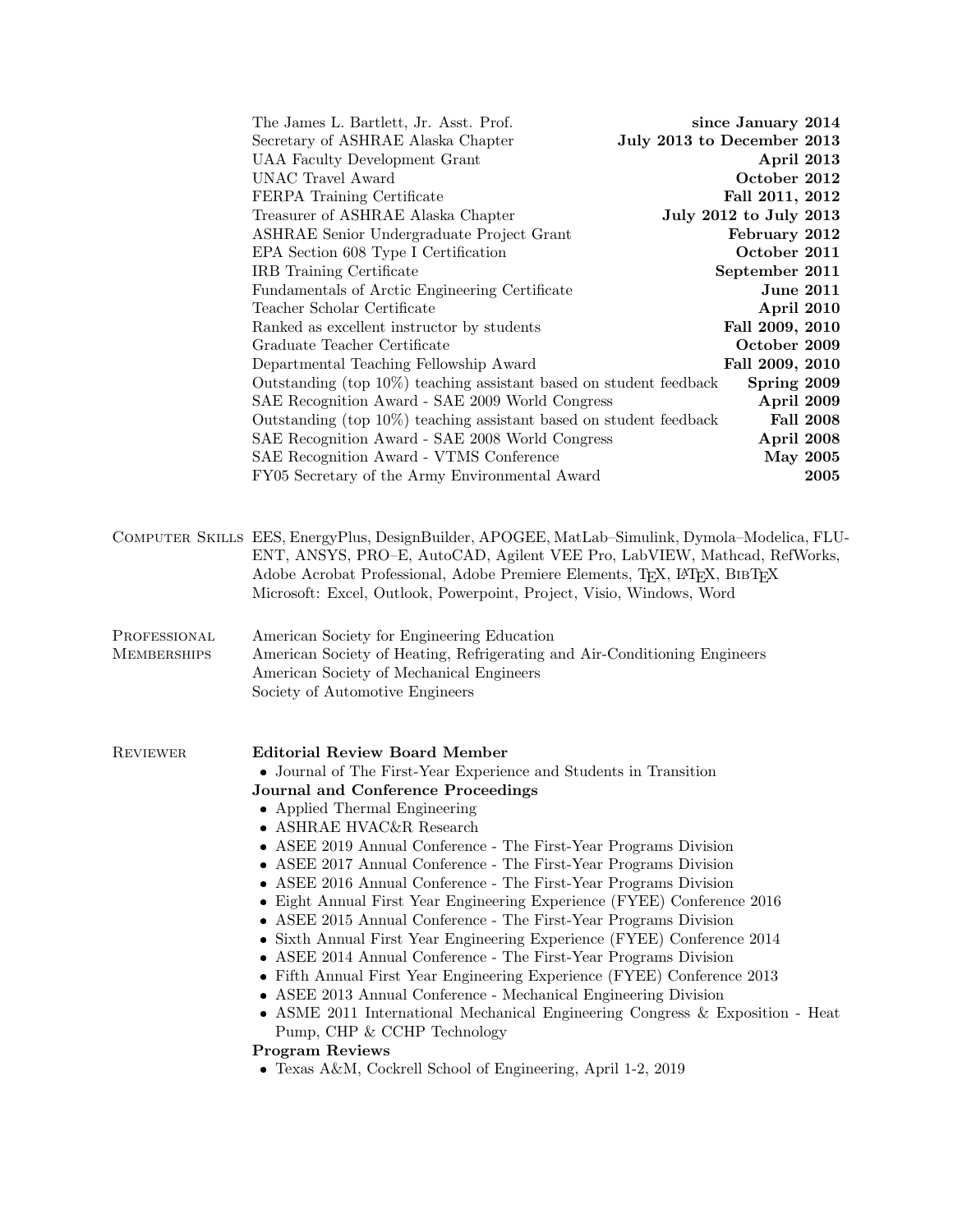SELECTED Peuker, S., Hand, C., AN EXPERIMENTAL STUDY OF THE INFLUENCE OF ORIENTATION Peer-Reviewed **PUBLICATIONS** on Water Condensation of a Thermoelectric Cooling Heatsink, Heliyon 4 (2019) e02752. https://doi.org/10.1016/j.heliyon.2019.e02752

> Peuker, S., Improving Student Success and Retention Rates in Engineering: A Four-Year Longitudinal Assessment of the DYP Program, 124th ASEE Annual Conference and Exposition, June 25-28, Columbus, OH, USA, 2017

> T. S. Harding et al., The role of collaborative inquiry in transforming faculty perspectives on use of reflection in engineering education, Frontiers in Education Conference (FIE), 2015. 32614 2015. IEEE, El Paso, TX, 2015, pp. 1-7

> Peuker, S., Schauss, N.A.G., Improving Student Success and Retention Rates in Engineering: An Innovative Approach for First-year Courses, 122nd ASEE Annual Conference and Exposition, June 14-17, Seattle, Washington, USA, 2015

> Peuker, J.M., Peuker, S., Using Team-based Learning to Ensure Student Accountability and Engagement in Flipped Classrooms, 122nd ASEE Annual Conference and Exposition, June 14-17, Seattle, Washington, USA, 2015

> Peuker, J.M., Peuker, S., Achieving High Functioning Teams Using Team Based Learning in Flipped Classrooms, 122nd ASEE Annual Conference and Exposition, June 14-17, Seattle, Washington, USA, 2015

> Peuker, J.M., Peuker, S., Implementing Team Based Learning in Freshmen Engineering Courses, Sixth Annual First Year Engineering Experience Conference (FYEE), College Station, TX, USA, August 7-8, 2014

> Peuker, S., STUDENT INDUSTRY COOPERATION FOR THE DEVELOPMENT OF THERmal System Design Teaching Laboratory Equipment, Conference Proceedings of the 120th ASEE Annual Conference and Exposition, June 23-26, Atlanta, Georgia, USA, 2013

> Peuker, J.M., Peuker, S., Incorporating Active Learning into a Thermal System Design Lecture, Conference Proceedings of the 120th ASEE Annual Conference and Exposition, June 23-26, Atlanta, Georgia, USA, 2013

> Peuker, J.M., Brock, J.M., Peuker, S., EFFECT OF MULTIPLE CHOICE TESTING ON Student Performance in an Introductory Engineering Course, Conference Proceedings of the 120th ASEE Annual Conference and Exposition, June 23-26, Atlanta, Georgia, USA, 2013

> Li, B., Peuker, S., Hrnjak, P. S., Alleyne, A. G., Refrigerant Mass Migration Modeling and Simulation for Air Conditioning Systems, Applied Thermal Engineering, Vol. 31, no. 10: 1770-1779, 2011

> Li, B., Peuker, S., Hrnjak, P. S., Alleyne, A. G., Evaluation of Transient Refrigerant Migration Modeling Approach on Automotive Air Conditioning Systems, SAE Int. J. Mater. Manuf., vol. 4 no. 1: 864-874, 2011